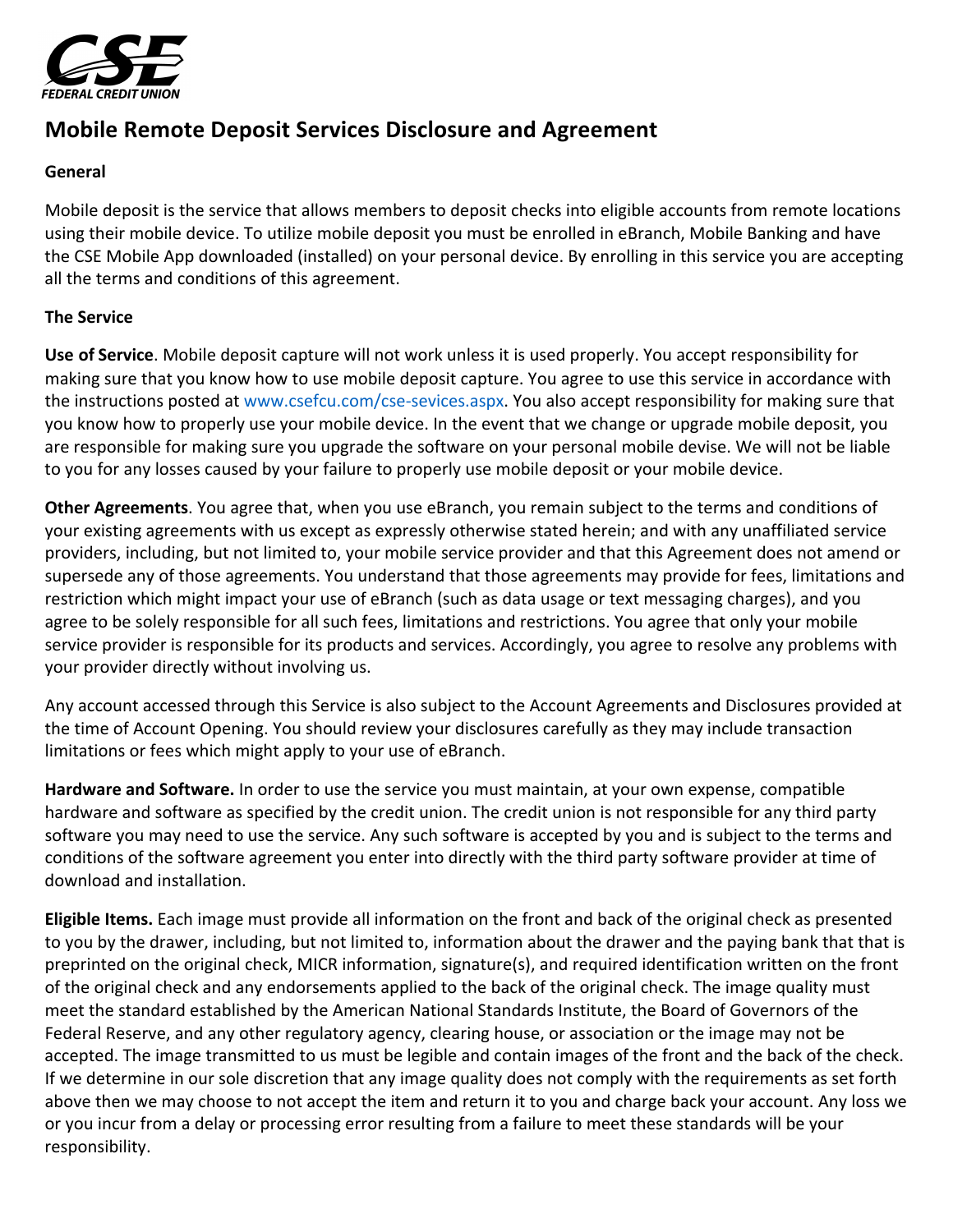You agree that you will not submit any of the following types of checks or other items which shall be considered ineligible items:

- Checks made payable to any person or entity other than the person or entity that owns the account that the check is being deposited into
- Checks containing alteration on the front of the check or item or which you know or suspect, or should know or suspect, are fraudulent or otherwise not authorized by the owner of the account on which the check is drawn
- Checks payable jointly, unless deposited into an account in the name of all payees
- Checks previously negotiated
- Duplicate items
- Checks previously converted to a substitute check, as defined in Reg CC
- Checks drawn on a financial institution located outside of the United States, checks not payable in US **Currency**
- Checks that are remotely created, as defined in Reg CC
- Checks marked non-negotiable
- Checks dated more than 6 months prior to the date of deposit
- Checks that are post dated
- Checks that require an authorization (ex: COMCHECKS)
- Savings Bonds, money orders, travelers checks, or demand drafts
- Checks that are drawn on your account at CSEFCU
- Checks made payable to "Cash"
- Checks that are incomplete
- Checks that are not properly endorsed, as described in this agreement
- Checks that are in violation of any federal or state law, rule or regulation

Endorsement Requirements. You agree to endorse all items with your signature, account number and the words "FOR MOBILE DEPOSIT ONLY AT CSEFCU". A check made payable to two or more payees must be endorsed by both payees and both payees must be authorized owners of the account. If the check is made payable to you OR your joint owner, either of you may endorse the check. If the check is made payable to you AND your joint owner, both of you must endorse the check. CSE Federal Credit Union reserves the right to reject any item that is not properly endorsed.

Receipt of deposit. We reserve the right to reject any item transmitted through the Services, at our discretion, without liability to us. We are not responsible for items we do not receive or for images that are dropped during transmission. An image of an item shall be deemed received when you receive a confirmation from Credit Union that we have received the image. Receipt of such confirmation does not mean that the transmission was error free, complete or will be considered a deposit and credited to your account. We further reserve the right to charge back to your account at any time, any item that we subsequently determine was not an eligible item. You agree that we are not liable for any loss, costs, or fees you may incur as a result of our chargeback of an ineligible item.

Availability of funds. You agree that items transmitted using mobile deposit are not subject to the funds availability requirements of Federal Reserve Board Regulation CC. You understand that for the purpose of deposit using this service, the place of deposit is Canton, OH. In general, if an image of an item you transmit is received AND ACCEPTED before 4 p.m. EST, Monday through Friday, we will consider that the day of deposit. Otherwise, we will consider the deposit was made on the next business day that we are open. Generally, funds will be made available in three BUSINESS DAYS from the date of deposit. The Credit Union may make such funds available sooner based on such factors as credit worthiness, length and extent of relationship with us, and such factors the Credit Union, in its sole discretion, deems relevant.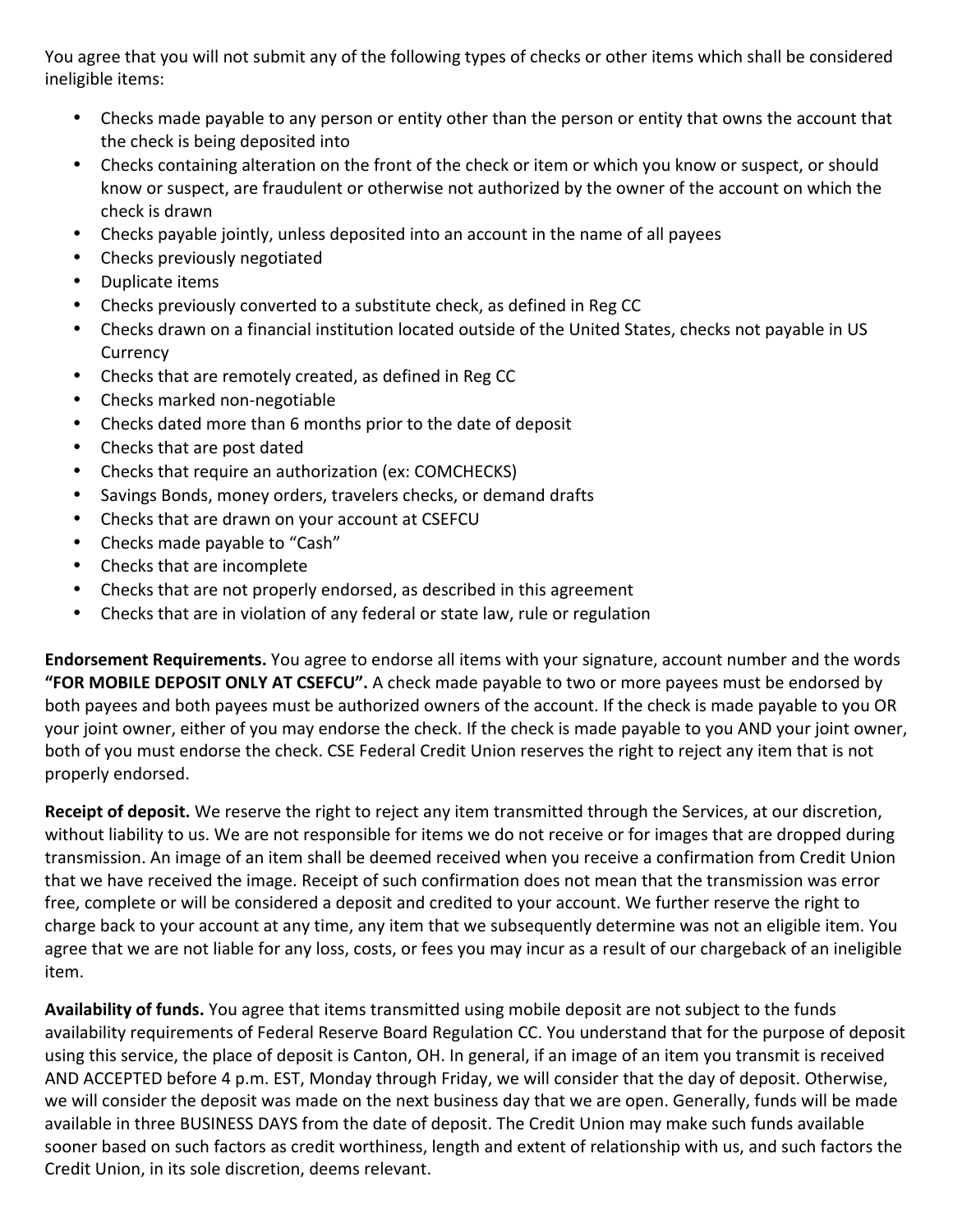**Check retention.** Once the check has been credited to your account, you must securely store the check for (30) thirty calendar days. After (30) thirty days, you agree to destroy the check that you transmitted by marking it "VOID" and disposing of the item(s) in a way that will prevent them from being represented for payment. From time to time we may request that you provide us the original check. You must make the original check available to us, at your expense, within (10) ten calendar days. If we do not receive the requested item within the time allotted than we reserve the right to reverse the deposit from your account.

Deposit Limits. In general the amount you may deposit with mobile deposit on any single business day is \$2500.00, with a weekly maximum of \$7500.00. This limit may be modified by us, from time to time. If you attempt to initiate a deposit in excess of this limit, we may reject your deposit. If we permit you to make a deposit in excess of these limits, such deposits will still be subject to the conditions of this agreement, and we will not be obliged to allow such a deposit at other times.

**Disposal of Transmitted Items.** Upon your receipt of a confirmation from us that we have received an image that you have transmitted, you agree to retain the check for at least 30 calendar days from the date of the image transmission. After 30 days, you agree to destroy the check that you transmitted as an image, mark it "VOID", or otherwise render it incapable of further transmission, deposit, or presentment. During the time the retained check is available, you agree to promptly provide it to Credit Union upon request.

Errors. You agree to notify Credit Union of any suspected errors regarding items deposited through the Services right away, and in no event later than 30 days after the applicable Credit Union account statement is sent. Unless you notify Credit Union within 30 days, such statement regarding all deposits made through the Services shall be deemed correct, and you are prohibited from bringing a claim against Credit Union for such alleged error.

> You may notify us at: 1380 Market Ave. NE Canton, OH 44714 330-452-9801

Errors in Transmission. By using the Services you accept the risk that an item may be intercepted or misdirected during transmission. Credit Union bears no liability to you or others for any such intercepted or misdirected items or information disclosed through such errors.

Acceptance of these Terms. Your use of the Services constitutes your acceptance of this Agreement. This Agreement is subject to change from time to time. We will notify you of any material change via e-mail, text message, or on our website(s) by providing a link to the revised Agreement or by an online secure message. You will be prompted to accept or reject any material change to this Agreement the next time you use the Service after Credit Union has made the change. Your acceptance of the revised terms and conditions along with the continued use of the Services will indicate your consent to be bound by the revised Agreement. Further, Credit Union reserves the right, in its sole discretion, to change, modify, add, or remove portions from the Services.

 **Investigations.** You agree to cooperate with us in the investigation of unusual transactions, poor quality transmissions, and resolution of customer claims, including by providing, upon request and without further cost, any originals or copies of items deposited through the Service in your possession and your records relating to such items and transmissions.

**Termination.** We may terminate this Agreement at any time and for any reason. This Agreement shall remain in full force and effect unless and until it is terminated by us. Without limiting the foregoing, this Agreement may be terminated if you breach any term of this Agreement, if you use the Services for any unauthorized or illegal purposes or you use the Services in a manner inconsistent with the terms of your Member Services Agreement or any other agreement with us.